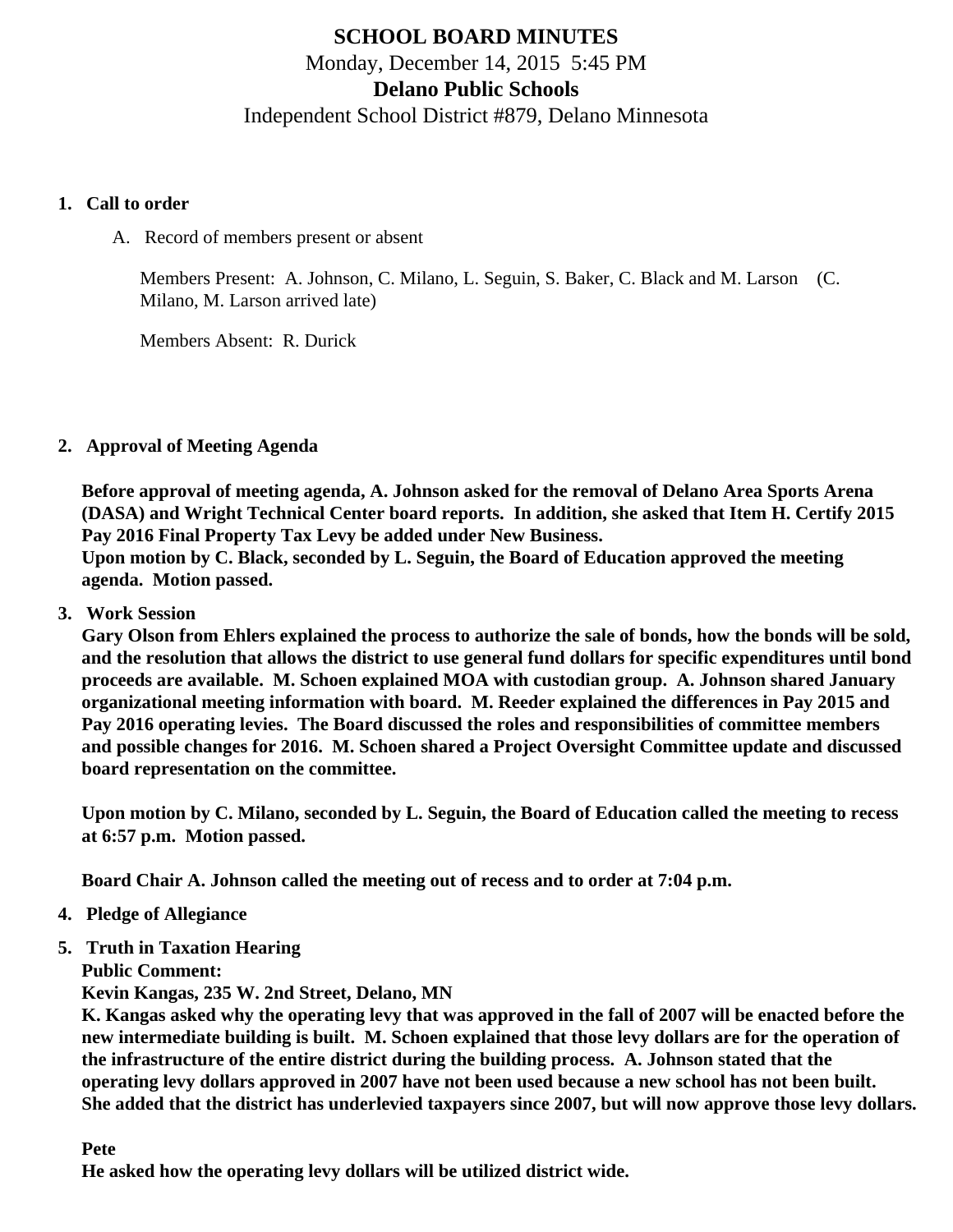Jim Halonen, 5931 56th Street, Delano, MN

J. Halonen asked that the November 10, 2015 board minutes and the canvassed election results be emailed to him.

## 6. Consent Agenda

Upon motion by C. Milano, seconded by L. Seguin, the Board of Education approved the consent agenda. Motion passed.

- A. School Board Minutes
	- 1. [November 23, 201](/docs/district/District_Forms/School_Board_Minutes_11.23.15.pdf)5
- B. Financial Affairs
	- 1. [Current Budget Status with Year-to-Date Adjustm](/docs/district/Business_Office/Budget_Report_Dec_2015.pdf)ents
	- 2. [Investment Transactio](/docs/district/Business_Office/Investment_schedule_15-16.pdf  )ns
	- 3. [Wire Transfer](/docs/district/Business_Office/Wire_Transfer.pdf  )s
	- 4. [Minnesota Liquid Asset Fun](/docs/district/Business_Office/Liquid_Asset_Fund_FY16.pdf  )d
	- 5. [Cash Repo](/docs/district/Business_Office/Cash_Report.pdf)rt

Acceptance of Gifts. Motion passed.

- 6. [Revenue Report by Fu](/docs/district/Business_Office/SCHOOL_BOARD_REPORTS_-_REVENUE_BY_FUND_TOTAL__(Date__6_2016).pdf)nd
- 7. [Expense Report by Fu](/docs/district/Business_Office/SCHOOL_BOARD_REPORTS_-_EXP_BY_FUND_TOTAL__(Date__6_2016).pdf)nd
- 8. [Expense Report by Progra](/docs/district/Business_Office/SCHOOL_BOARD_REPORTS_-_EXPENDITURES_BY_PROGRAM__(Date__6_2016).pdf)m
- 9. [Expense Report by Obje](/docs/district/Business_Office/SCHOOL_BOARD_REPORTS_-_EXPENDITURES_BY_OBJECT__(Date__6_2016).pdf)ct
- 10. [List of Bills Presented for Payme](/docs/district/Business_Office/DETAIL_OF_MONTHLY_BILLS_PRESENTED_FOR_PAYMENT_(Dates__09_01_15_-_12_09_15).pdf)nt
- 7. [Resolution for Acceptance of Gifts](/docs/district/Business_Office/Resolution_for_Acceptance_of_Gifts_12.14.15.pdf) Upon motion by M. Larson, seconded by C. Black, the Board of Education approved the Resolution for

# 8. [Personnel Matters:](/docs/district/Business_Office/12.14.15_Personnel_Items.pdf)

Upon motion by L. Seguin, seconded by M. Larson, the Board of Education approved the Personnel Matters. Motion passed.

- 9. Public Comment: None
- 10. Administrative Reports
	- A. Superintendent

Superintendent Schoen reported that the Project Oversight Committee (POC) met on December 2 discussed the formation of core committee groups, and possible preliminary tests that will be conducted before projects begin. He added that the Core Committee kick-off meeting will be on January 6, 2016. M. Schoen stated that they will review the purpose of each core committee and meeting dates and times. He added that internal user groups, which consist of staff members will meet between March and May. M. Schoen stated that building project information, including core committee and user group meeting minutes, will be posted on the website.

- B. Principals:
	- 1. Mr. Voight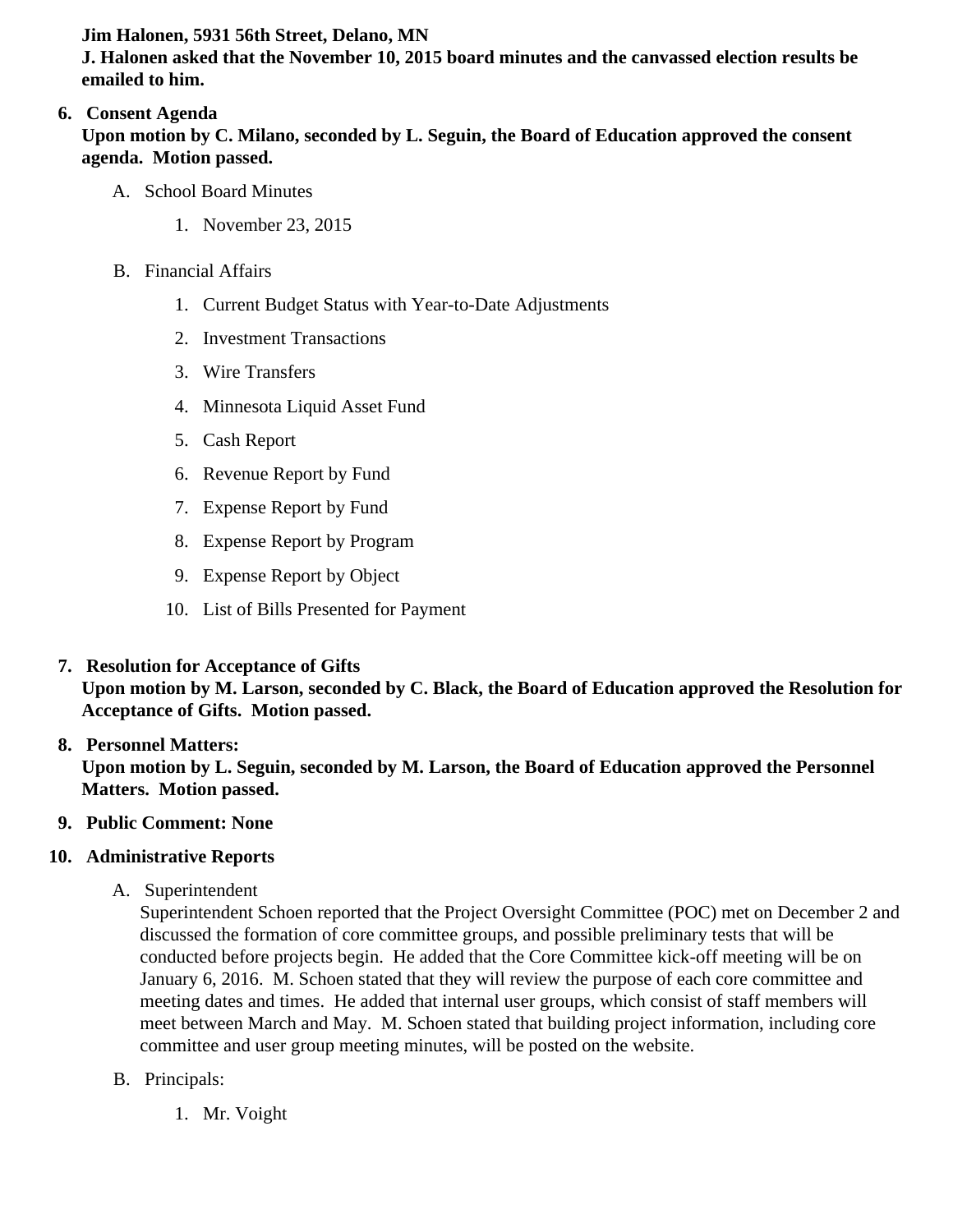Mr. Voight reported on MS School Improvement Plan. He expressed that the staff has reviewed the MCA and iReady test data and have found vocabulary to be an area that needs growth and improvement. He stated that DMS is beginning the 2nd trimester and they facilitated #WeCare Day, which gives students the opportunity to participate in community outreach projects. Mr. Voight stated that he and Dr. Heil are working to create curriculum pathways and develop opportunities to help students experience a smooth transition from middle school to high school. He added that they are designing these pathways based on interest and needs of the students.

2. Dr. Heil

Dr. Heil shared his appreciation to parents and community members for being respectful and driving safely through the school campus. He reported the high school is in the process of developing registration materials for the 2016-17 school year. Dr. Heil stated that parent/student registration meetings will be held in January and these meetings will also educate parents on how students can earn college credits in high school. Dr. Heil shared that the Jingle Run will be held on December 22 and students need to donate an item for Toys for Tots to participate. He reported that Delano is one of 425 schools nationwide that was placed on the College Board's 6th Annual AP District Honor Roll. Dr. Heil explained that this award is given to schools that increase access to Advanced Placement (AP) classes for all students. He added that the high school is always looking to add more advanced and CIS classes to the curriculum. A. Johnson asked if SciTech was scheduled for 2016. Dr. Heil shared that it will be held on Tuesday, April 12, and he has been in touch with many of the businesses and schools that will be attending.

3. Mr. Schuler

Mr. Schuler reported DES held the second Tiger Way celebration on December 10. He added that he and John McDonald have given bullying presentations to all classrooms in the last two weeks. Mr. Schuler shared that Critters and Company will visit the elementary in January and teach students about harassment and teasing. He added that DES is in the process of re-applying for a K-3 Reading Corps grant and 41 students have already exited the program this year. Mr. Schuler reported that teacher Jake Pederson spearheaded a technology exercise that enabled elementary classrooms an hour of time to learn how to write code. He added that Tuesday, December 22, DES will have a school wide Read-a-Thon and holiday events to wrap up the week before break.

C. Business Manager

Ms. Reeder reported she is working on updating the 2015-16 budget. She stated that a Finance Committee meeting will be held on Thursday, January 14, and a special meeting to accept the bid to sell bonds will be on Tuesday, January 26.

D. Community Education Director

Ms. Johnson reported the CE Winter/Spring brochure is at the printer and online registration will open when brochures are mailed. She shared that Old Fashioned Christmas was well attended and provided the community with many fun activities, entertainment, and a holiday boutique. Ms. Johnson stated that ECFE 4 year olds enjoyed their fall field trip to the production of Charlie Brown's Christmas at the Children's Theatre and 3 year olds enjoyed their field trip to see Cinderella at the Old Log Theatre. She shared that Tiger Kids Club held their annual Holidaze celebration, silent auction and served a lasagna dinner for attendees.

#### **11. Student Board Representatives Report**

A. Thomas Grover and Dani Stevens reported T. Grover reported the Jingle Run is December 22 and they are looking for more participants. He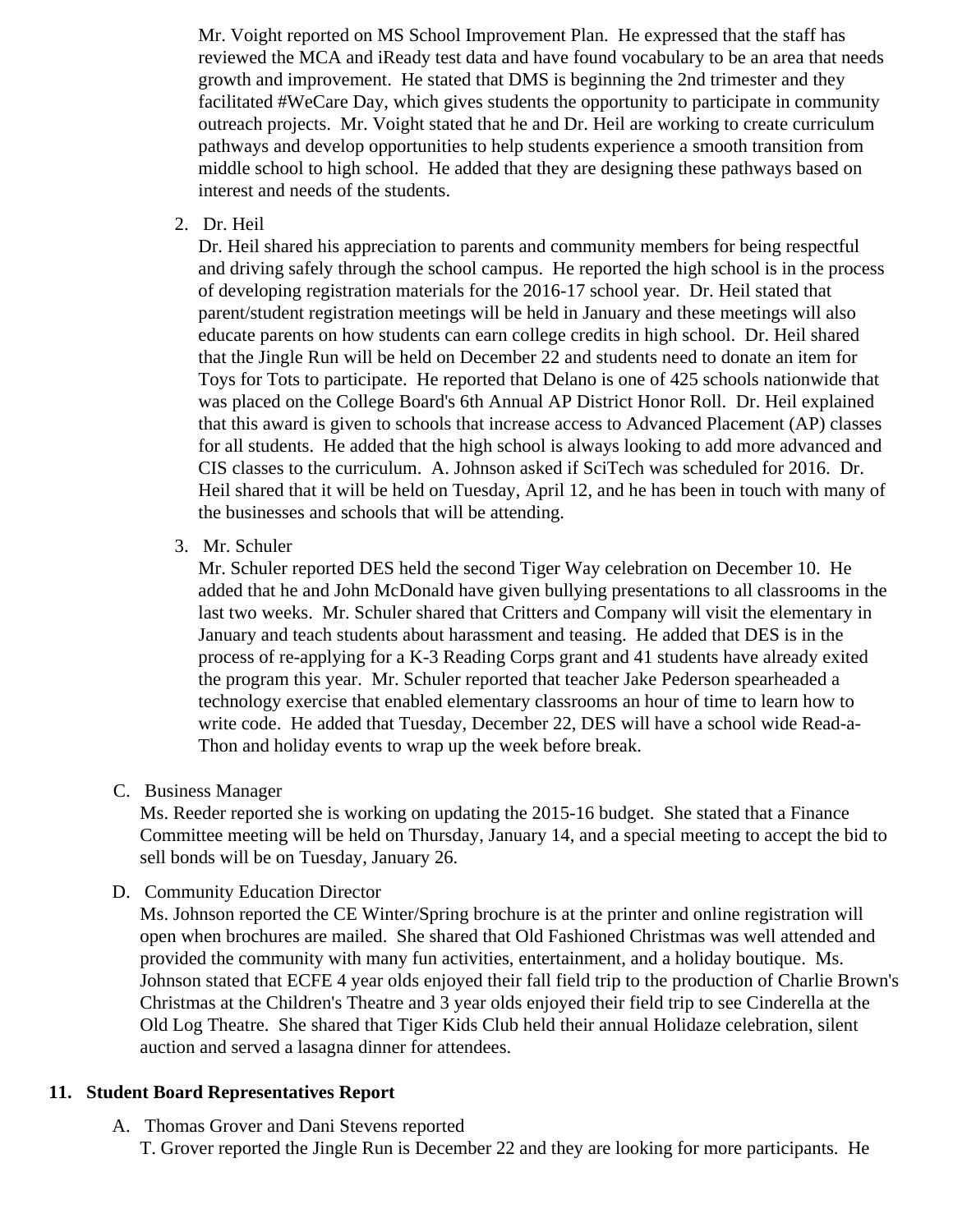added that HS Band and Choir concerts were last week, theatre's One Act Play practice has begun and will perform in January. T. Grover shared this month's question asked to students was, "What Christmas traditions do you enjoy the most?" He stated high school and middle school students said their favorites are decorating their tree, eating dinner by candlelight, and watching Christmas movies. T. Grover shared that MS Band and Choir concerts are concluding this week, the Junior High One Act Play performed Saturday, December 5, students experienced #WeCare Day and middle school wrestlers had a tournament. D. Stevens shared information about the Tiger Way celebration. In addition, she asked students what they learned from the bullying presentations. Students said they learned about cyber bullying and how to react and help if they are a bystander t bullying. D. Stevens expressed that elementary students were excited for the staff skit and classro activities during the week before break. Elementary students answer to this month's question included: getting presents, making cookies, and spending time with family.

## 12. Board Reports

#### A. MAWSECO

A. Johnson reported the board met in the new building and construction repairs are being complete She shared that on Thursday, January 21, an open house will be held for district board members a the community. A. Johnson reported they also discussed the audit.

B. Schools for Equity in Education (SEE)

C. Milano reported they met on Friday, December 11. She stated they approved the 2016 legislating platform and the items to be addressed include: (1) funding to fill gaps in current system. Gaps are profound and noticeable and need to be closed. (2) equalize special education funding to help cover mandates. (3) increase the basic formula by 1% for the 2016-17 school year. C. Milano shared th SEE plans to ask for property tax relief and reform due to the 1.8 billion budget surplus. She addee that No Child Left Behind has been replaced with Every Student Succeeds Act giving states more control under the new law. C. Milano stated that property tax relief for property poor districts was discussed and if enacted would give relief to districts like Delano. In addition, making general education money more flexible at the district level would assist property poor districts. M. Schoen stated that special education costs have never been fully funded by the government and discussions have started with Finance Committee members to increase special education funding to reach the 40% originally promised by the government.

- 13. Old Business
- 14. New Business
	- A. Set Date for January Organizational Meeting Upon motion by M. Larson, seconded by C. Milano, the Board of Education set the date for the January Organizational Meeting to Monday, January 4, 7:00 p.m., at Delano City Hall. Motion passed.
	- B. [Resolution Providing for the Sale of General Obligation School Building Bonds, Series](/docs/district/Business_Office/Resolution_for_Sale_of_2016A_Bonds.pdf) 2016A Upon motion by L. Seguin, seconded by C. Black, the Board of Education approved the Resolution Providing for the Sale of General Obligation School Building Bonds, Series 2016A. Motion passed.
	- C. Set Authorization limits for the Superintendent and Project Oversight Committee for Building **Projects**